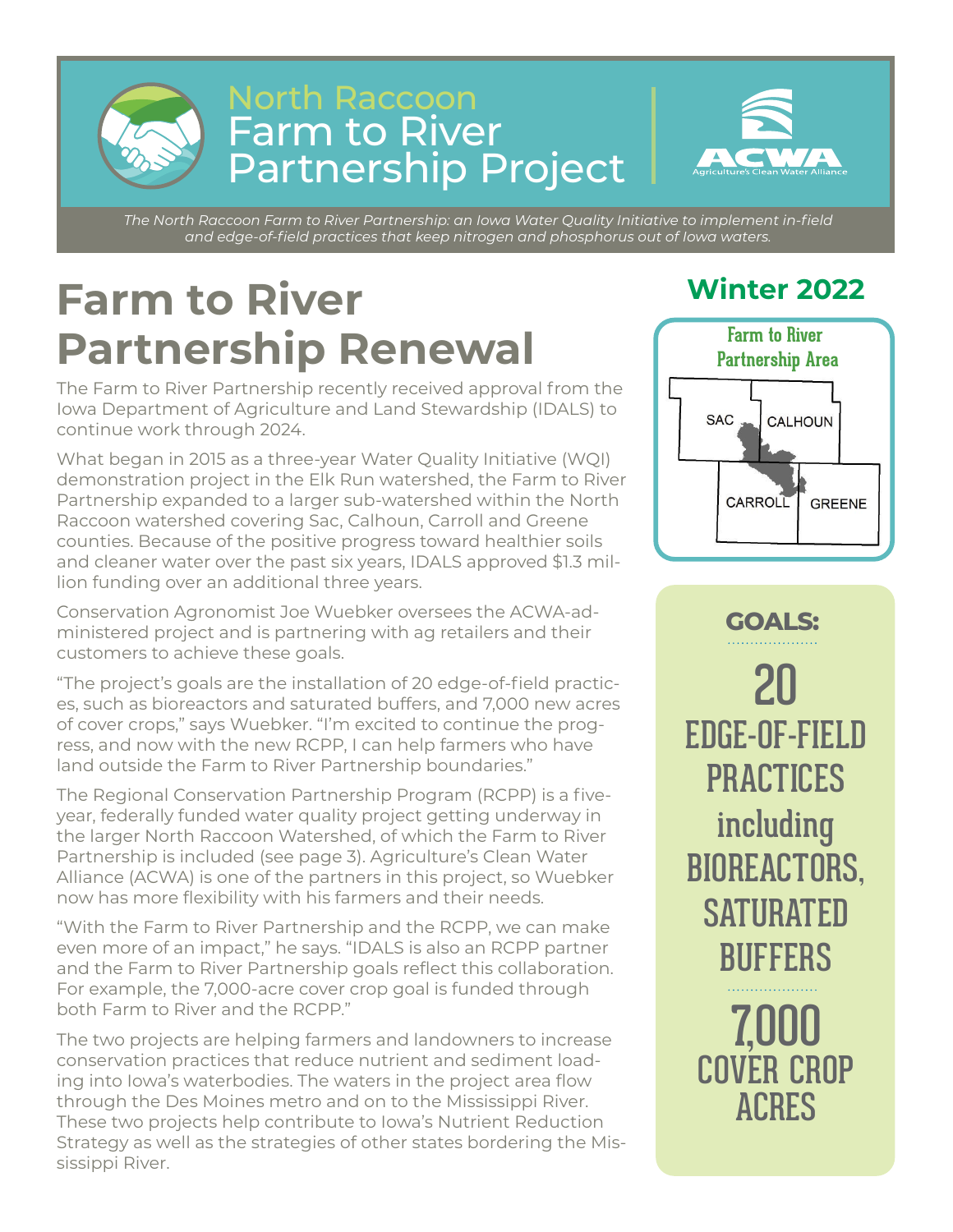#### **Water Monitoring in the North Raccoon watershed**

In 2000, ACWA began monitoring the Raccoon and Des Moines rivers to establish a benchmark of nutrient levels and to gain insight into where efforts should be focused to reduce nutrients in the waterbodies. The outcome from these measurements led to Elk Run and Farm to River Partnership Water Quality Initiatives. Rivers and their tributaries as well as private farm edge-of-field tile drains in the project area are monitored annually.

The conservation practices that continue to be added can be attributed to nutrient loss reductions within the watershed. Between Fall 2019 and Fall 2021, the Partnership concluded annual totals of 181,871 pounds of nitrogen loss reduced, and 7,435 pounds of phosphorus reduced from six edge-of-field practices and 21,300 acres of cover crops.

But measurements from the river water sampling don't match up with these calculations as cleanly as one would like. For the past two years, much of Iowa experienced drought conditions. As Figure 1 illustrates, the levels of exported nitrogen from the Raccoon River was very low. This year ranked the lowest for nitrate-N concentration and estimated loads since 2007 for the Raccoon River.

Figure 2 focuses on annual nitrate levels in the North and South Raccoon rivers. The levels for 2021 are similar to 2000 and 2012, also drought years. Without adequate moisture, the nitrate-N cannot migrate into the crop or down to the groundwater and accumulates in the soil profile, leaving it vulnerable to being lost later. The lingering effects of a drought can impact subsequent years after drought conditions are eased with normal rainfall amounts. Waterbodies can contain high

following a drought as recorded in 2001, 2013, and 2015, and illustrated in Figure 2.

If spring rains come before crops are planted and growing, the residual nitrate will be vulnerable to leaching into streams and rivers. However, in 2021 the crops in many of these fields saw above-average yield, so it is promising that nitrogen was utilized by the crops.

|                             | Upper<br><b>North</b><br>Raccoon<br><b>River</b> | <b>North</b><br>Raccoon<br><b>River</b> | <b>Middle</b><br>Raccoon<br><b>River</b> | South<br>Raccoon<br><b>River</b> |
|-----------------------------|--------------------------------------------------|-----------------------------------------|------------------------------------------|----------------------------------|
| <b>Acres</b>                | 1,030,905                                        | 1,462,636                               | 384,544                                  | 240,291                          |
| 2021                        | .04                                              | 0.3                                     | 0.3                                      | 0.9                              |
| 2007-2020<br><b>Average</b> | 17.7                                             | 18.1                                    | 10.7                                     | 15.1                             |

*Figure 1. Average export of nitrogen in pounds per acre April-August 2021; estimated load divided by total acres.*



levels of nitrate-N in the years *Figure 2. North and South Raccoon River nitrate yield in pounds per acre between 1999 and 2021.*

#### **Raccoon River Nitrate Yield**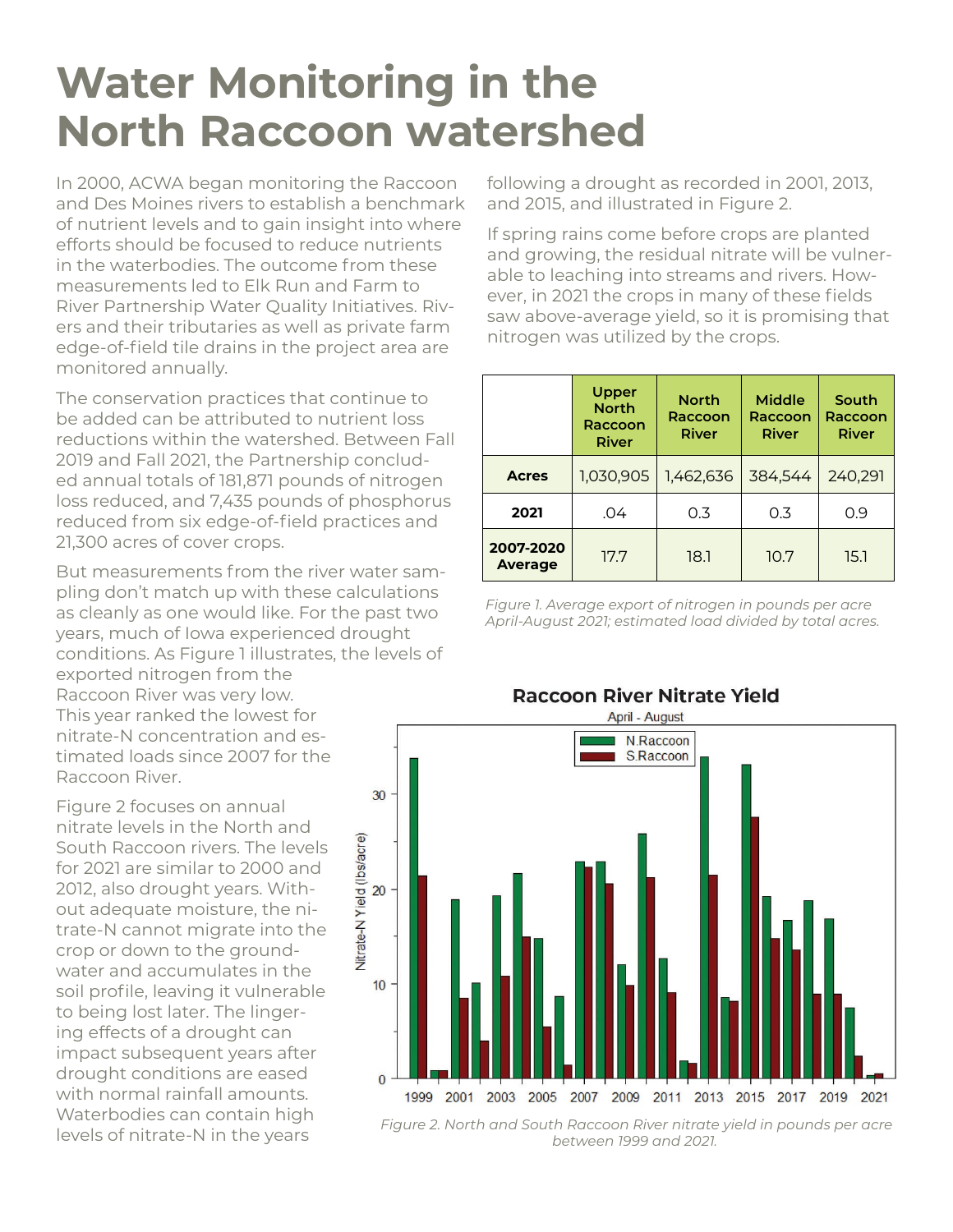## **Regional Conservation Partnership Program**

Agriculture's Clean Water Alliance is one of 12 organizations and agencies that are partnering with the USDA Natural Resources Conservation Service (NRCS) in the North Raccoon Soil and Water Outcomes Regional Conservation Partnership Program (RCPP). This federally funded program totals nearly \$26 million, which is comprised of \$9.8 million from the NRCS and \$16 million from partnering organizations.

The five-year project is in the North Raccoon watershed, which extends from about 160 miles north and west of Des Moines to Buena Vista County. It touches 12 counties, of which 85 percent of the land area is in corn and soybean production. The Farm to River Partnership is included in the RCPP focus area.

The RCPP goals include:

- 50,000 new acres of cover crops
- 19,200 acres of reduced or no-till management
- 22 bioreactors and 25 saturated buffers
- construction of 5 wetlands in tile-drained streams
- restoration of 20 oxbow wetlands.

The RCPP allows Conservation Agronomist Joe Wuebker to expand acres and help more farmers use the cost-share funding to make positive changes on their land. He is seeing attitudes and outlooks change with the land.

"Many people in the area are more conscious about soil quality," Wuebker says. "As property and land values increase, potential buyers are now asking to see crop field soil testing results. If the soil organic matter values are low, that can negatively affect the value of the land."

Ryan and Tarin Tiefenthaler, who farm near Carroll, use a range of conservation practices on their farm including no-till, cover crops, and grassed waterways. They have utilized the Farm to River Partnership funding to expand their practices.

"We have ramped up our use of cover crops on the acres within the project's targeted areas on our farm," says Ryan. "With the Partnership's conservation message coupled with the available funding, farmers may be more accepting to try cover crops and other practices on their farms."



Mark Schleisman, who farms near Lake City, fully believes one can farm profitably while remaining conscious of water quality and soil health. He and his family use no-till and strip-till, cover crops, grassed waterways, terraces, and habitat for birds and pollinators. They used cost-share funding through the original Elk Run project and installed their first saturated buffer and bioreactor.

"Since Elk Run, we've added three more bioreactors through the Farm to River Partnership and have increased our cover crop usage," says Schleisman. "We are seeing more cover crops and more edge-of-field practices added in our area. Of course, these conservation practices are being adopted slower than I would like to see, but I believe we are going in the right direction."

Between the Farm to River Partnership and the RCPP, Wuebker hopes the goals will make a lasting impact on farmland, water quality and soil productivity, which benefits everyone.